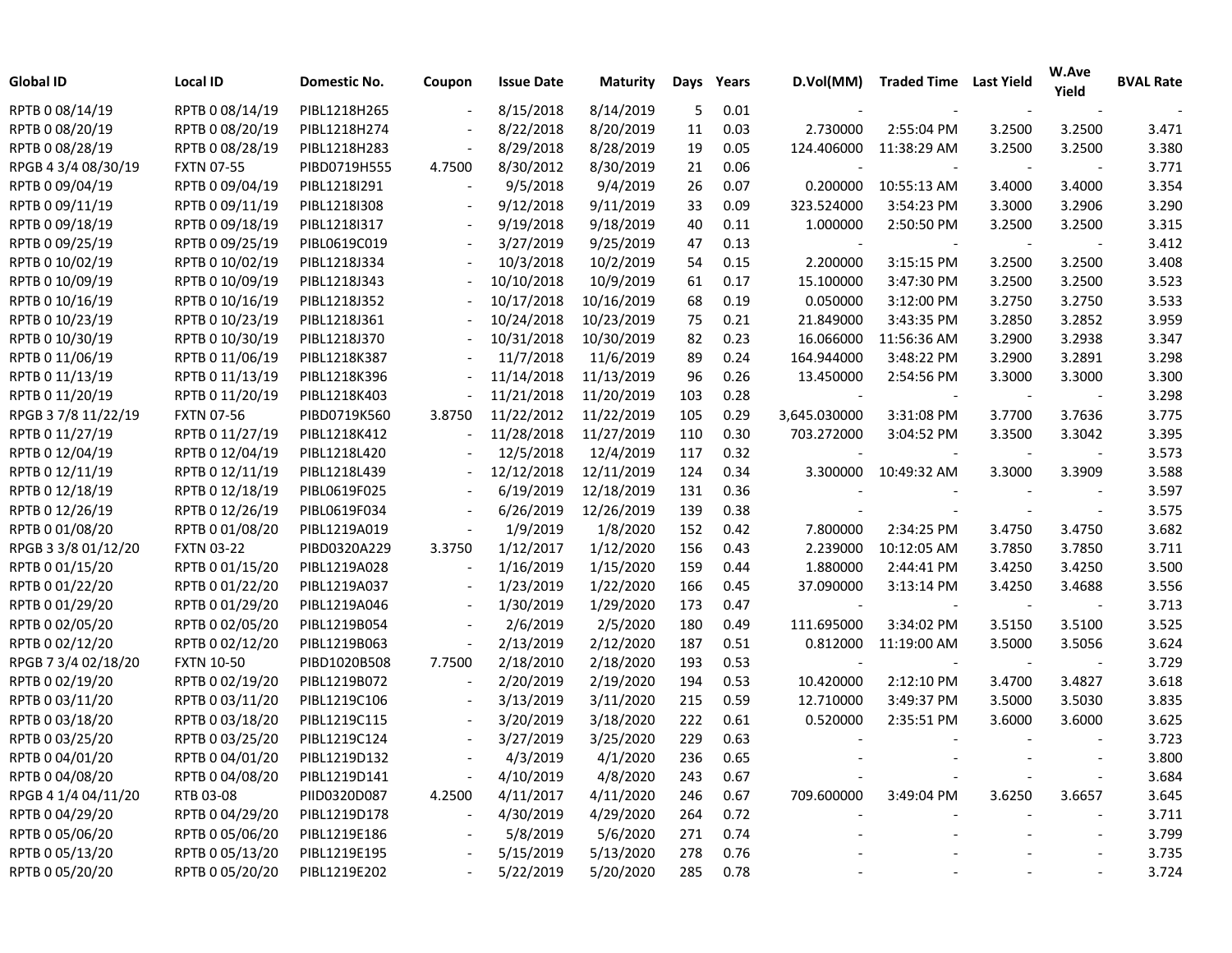| <b>Global ID</b>     | Local ID          | Domestic No. | Coupon                   | <b>Issue Date</b> | <b>Maturity</b>  | Days  | Years | D.Vol(MM)     | <b>Traded Time Last Yield</b> |        | W.Ave<br>Yield           | <b>BVAL Rate</b> |
|----------------------|-------------------|--------------|--------------------------|-------------------|------------------|-------|-------|---------------|-------------------------------|--------|--------------------------|------------------|
| RPTB 0 05/27/20      | RPTB 0 05/27/20   | PIBL1219E211 | $\overline{\phantom{a}}$ | 5/29/2019         | 5/27/2020        | 292   | 0.80  |               |                               |        |                          | 3.751            |
| RPTB 0 06/03/20      | RPTB 0 06/03/20   | PIBL1219F229 |                          | 6/4/2019          | 6/3/2020         | 299   | 0.82  | 0.210000      | 2:42:19 PM                    | 3.7000 | 3.6476                   | 3.751            |
| RPTB 0 06/10/20      | RPTB 0 06/10/20   | PIBL1219F238 |                          | 6/11/2019         | 6/10/2020        | 306   | 0.84  |               |                               |        |                          | 3.670            |
| RPTB 0 06/17/20      | RPTB 0 06/17/20   | PIBL1219F247 |                          | 6/19/2019         | 6/17/2020        | 313   | 0.86  | 3.075000      | 11:09:57 AM                   | 3.6000 | 3.6000                   | 3.743            |
| RPTB 0 06/24/20      | RPTB 0 06/24/20   | PIBL1219F256 |                          | 6/26/2019         | 6/24/2020        | 320   | 0.88  | 158.189000    | 3:33:09 PM                    | 3.6150 | 3.6164                   | 3.688            |
| RPTB 0 07/08/20      | RPTB 0 07/08/20   | PIBL1219G264 |                          | 7/10/2019         | 7/8/2020         | 334   | 0.91  | 389.620000    | 3:23:33 PM                    | 3.6500 | 3.6872                   | 3.675            |
| RPTB 0 07/22/20      | RPTB 0 07/22/20   | PIBL1219G273 |                          | 7/24/2019         | 7/22/2020        | 348   | 0.95  | 93.374000     | 3:23:30 PM                    | 3.6500 | 3.6765                   | 3.719            |
| RPTB 0 08/05/20      | RPTB 0 08/05/20   | PIBL1219H281 |                          | 8/7/2019          | 8/5/2020         | 362   | 0.99  | 314.808000    | 3:47:15 PM                    | 3.7150 | 3.6999                   | 3.708            |
| RPGB 7 1/4 08/19/20  | RTB 10-01         | PIID1020H015 | 7.2500                   | 8/19/2010         | 8/19/2020        | 376   | 1.03  | 0.650000      | 2:24:51 PM                    | 3.7000 | 3.8192                   | 3.766            |
| RPGB 3 3/8 08/20/20  | <b>FXTN 05-73</b> | PIBD0520H735 | 3.3750                   | 8/20/2015         | 8/20/2020        | 377   | 1.03  | 170.123200    | 3:44:29 PM                    | 3.8500 | 3.7535                   | 3.792            |
| RPGB 6 1/8 09/16/20  | <b>FXTN 10-51</b> | PIBD1020I510 | 6.1250                   | 9/16/2010         | 9/16/2020        | 404   | 1.11  |               |                               |        |                          | 3.930            |
| RPGB 5 7/8 12/16/20  | <b>FXTN 10-52</b> | PIBD1020L525 | 5.8750                   | 12/16/2010        | 12/16/2020       | 495   | 1.36  | 5.000000      | 10:00:54 AM                   | 3.8000 | 3.8000                   | 3.799            |
| RPGB 4 1/4 01/25/21  | <b>FXTN 03-23</b> | PIBD0321A236 | 4.2500                   | 1/25/2018         | 1/25/2021        | 535   | 1.47  | 300.516000    | 3:12:30 PM                    | 3.7000 | 3.7002                   | 3.761            |
| RPGB 7 3/8 03/03/21  | RTB 10-02         | PIID1021C027 | 7.3750                   | 3/3/2011          | 3/3/2021         | 572   | 1.57  | 4.200000      | 3:13:36 PM                    | 3.8000 | 3.8000                   | 3.770            |
| RPGB 3 1/2 03/20/21  | <b>FXTN 07-57</b> | PIBD0721C574 | 3.5000                   | 3/20/2014         | 3/20/2021        | 589   | 1.61  | 14.100000     | 11:52:01 AM                   | 3.8500 | 3.8505                   | 3.823            |
| RPGB 6 1/2 04/28/21  | <b>FXTN 10-53</b> | PIBD1021D531 | 6.5000                   | 4/28/2011         | 4/28/2021        | 628   | 1.72  | 1.500000      | 3:13:28 PM                    | 3.8000 | 3.8000                   | 3.883            |
| RPGB 4 7/8 06/13/21  | RTB 03-09         | PIID0321F092 | 4.8750                   | 6/13/2018         | 6/13/2021        | 674   | 1.85  | 15.062000     | 3:26:18 PM                    | 3.8250 | 3.8363                   | 3.799            |
| RPGB 5 3/4 10/20/21  | RTB 10-03         | PIID1021J039 | 5.7500                   | 10/20/2011        | 10/20/2021       | 803   | 2.20  | 9.585000      | 11:52:01 AM                   | 3.8750 | 3.8750                   | 3.878            |
| RPGB 5 3/4 11/24/21  | <b>FXTN 10-55</b> | PIBD1021K551 | 5.7500                   | 11/24/2011        | 11/24/2021       | 838   | 2.29  |               |                               |        |                          | 3.940            |
| RPGB 6 3/8 01/19/22  | <b>FXTN 10-54</b> | PIBD1022G545 | 6.3750                   | 7/19/2011         | 1/19/2022        | 894   | 2.45  | 29.014200     | 3:13:20 PM                    | 3.8200 | 3.8977                   | 4.111            |
| RPGB 4 01/26/22      | <b>FXTN 05-74</b> | PIBD0522A747 | 4.0000                   | 1/26/2017         | 1/26/2022        | 901   | 2.47  | 96.243000     | 3:25:37 PM                    | 3.8500 | 3.8364                   | 3.868            |
| RPGB 15 03/14/22     | <b>FXTN 20-02</b> | PIBD2022C021 | 15.0000                  | 3/14/2002         | 3/14/2022        | 948   | 2.60  |               |                               |        |                          | 3.910            |
| RPGB 4 3/4 07/04/22  | <b>FXTN 03-24</b> | PIBD0322G247 | 4.7500                   | 7/4/2019          | 7/4/2022         | 1,060 | 2.90  | 80.200000     | 3:37:45 PM                    | 3.7800 | 3.7882                   | 3.831            |
| RPGB 4 7/8 08/02/22  | <b>FXTN 10-56</b> | PIBD1022H562 | 4.8750                   | 8/2/2012          | 8/2/2022         | 1,089 | 2.98  |               |                               |        |                          | 3.958            |
| RPGB 4 3/4 09/13/22  | <b>FXTN 10-57</b> | PIBD1022I570 | 4.7500                   | 9/13/2012         | 9/13/2022 1,131  |       | 3.10  |               |                               |        |                          | 3.970            |
| RPGB 12 3/4 10/17/22 | <b>FXTN 20-03</b> | PIBD2022J033 | 12.7500                  | 10/17/2002        | 10/17/2022 1,165 |       | 3.19  |               |                               |        |                          | 3.980            |
| RPGB 4 5/8 12/04/22  | RTB 05-11         | PIID0522L114 | 4.6250                   | 12/4/2017         | 12/4/2022        | 1,213 | 3.32  | 1,641.788000  | 3:58:48 PM                    | 3.8900 | 3.9519                   | 3.900            |
| RPGB 4 12/06/22      | <b>FXTN 10-58</b> | PIBD1022L585 | 4.0000                   | 12/6/2012         | 12/6/2022 1,215  |       | 3.33  | 31.000000     | 2:40:10 PM                    | 4.0500 | 4.1129                   | 4.383            |
| RPGB 13 02/20/23     | <b>FXTN 20-04</b> | PIBD2023B048 | 13.0000                  | 2/20/2003         | 2/20/2023        | 1,291 | 3.54  |               |                               |        |                          | 4.015            |
| RPGB 5 1/2 03/08/23  | <b>FXTN 05-75</b> | PIBD0523C752 | 5.5000                   | 3/8/2018          | 3/8/2023 1,307   |       | 3.58  | 303.790000    | 3:25:07 PM                    | 4.1000 | 4.0642                   | 4.149            |
| RPGB 3 1/2 04/21/23  | <b>FXTN 07-58</b> | PIBD0723D588 | 3.5000                   | 4/21/2016         | 4/21/2023        | 1,351 | 3.70  | 126.728000    | 2:38:50 PM                    | 4.1500 | 4.0504                   | 4.028            |
| RPGB 11 7/8 05/29/23 | <b>FXTN 20-05</b> | PIBD2023E054 | 11.8750                  | 5/29/2003         | 5/29/2023 1,389  |       | 3.80  |               |                               |        |                          | 4.043            |
| RPGB 3 1/4 08/15/23  | RTB 10-04         | PIID1023H046 | 3.2500                   | 8/15/2013         | 8/15/2023 1,467  |       | 4.02  | 61.763000     | 2:57:10 PM                    | 4.0750 | 4.0721                   | 4.050            |
| RPGB 11 3/8 10/23/23 | <b>FXTN 20-06</b> | PIBD2023J068 | 11.3750                  | 10/23/2003        | 10/23/2023 1,536 |       | 4.21  |               |                               |        |                          | 4.083            |
| RPGB 6 1/4 03/12/24  | RTB 05-12         | PIID0524C129 | 6.2500                   | 3/12/2019         | 3/12/2024 1,677  |       | 4.59  | 14,518.725000 | 3:47:06 PM                    | 3.9750 | 4.0765                   | 3.972            |
| RPGB 4 1/2 04/20/24  | <b>FXTN 07-59</b> | PIBD0724D595 | 4.5000                   | 4/20/2017         | 4/20/2024 1,716  |       | 4.70  | 102.000000    | 3:49:58 PM                    | 4.1250 | 4.2966                   | 4.300            |
| RPGB 12 3/8 06/03/24 | <b>FXTN 20-07</b> | PIBD2024F075 | 12.3750                  | 6/3/2004          | 6/3/2024 1,760   |       | 4.82  |               |                               |        |                          | 4.167            |
| RPGB 12 7/8 08/05/24 | <b>FXTN 20-08</b> | PIBD2024H086 | 12.8750                  | 8/5/2004          | 8/5/2024 1,823   |       | 4.99  |               |                               |        | $\overline{\phantom{a}}$ | 4.159            |
| RPGB 4 1/8 08/20/24  | <b>FXTN 10-59</b> | PIBD1024H595 | 4.1250                   | 8/20/2014         | 8/20/2024 1,838  |       | 5.03  | 32.270000     | 3:52:02 PM                    | 4.1850 | 4.2359                   | 4.351            |
| RPGB 13 3/4 11/11/24 | <b>FXTN 20-09</b> | PIBD2024K091 | 13.7500                  | 11/11/2004        | 11/11/2024 1,921 |       | 5.26  |               |                               |        |                          | 4.181            |
| RPGB 5 3/4 04/12/25  | <b>FXTN 07-61</b> | PIBD0725D618 | 5.7500                   | 4/12/2018         | 4/12/2025 2,073  |       | 5.68  | 1,273.850000  | 3:42:12 PM                    | 4.0100 | 4.1240                   | 4.030            |